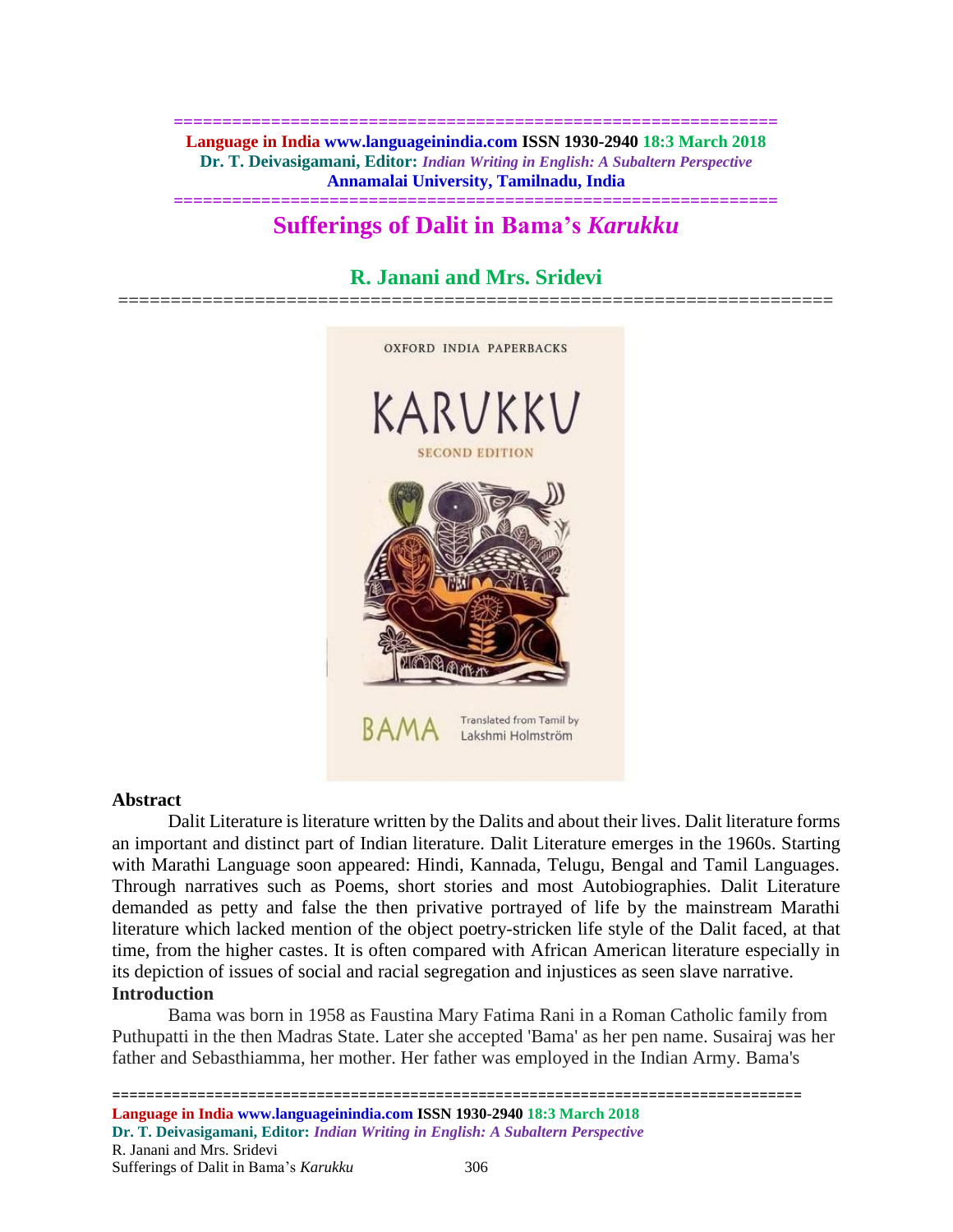grandfather had converted from Hinduism to Christianity Bama's ancestors were from the Dalit community and worked as agricultural labourers. Bama had her early education in her village. On graduation, she served as a nun for seven years.

Bama Faustina Soosairaj is a Tamil, [Dalit](https://en.wikipedia.org/wiki/Dalit) [feminist,](https://en.wikipedia.org/wiki/Feminist) committed teacher and novelist. She rose to fame with her [autobiographical novel](https://en.wikipedia.org/wiki/Autobiographical_novel) *Karukku* (1992), which chronicles the joys and sorrows experienced by [Dalit](https://en.wikipedia.org/wiki/Dalit) [Christian](https://en.wikipedia.org/wiki/Christian) women in [Tamil Nadu.](https://en.wikipedia.org/wiki/Tamil_Nadu) She subsequently wrote two more novels, *Sangati* (1994) and *Vanmam* (2002) along with two collections of short stories: *Kusumbukkaran* (1996) and *Oru Tattvum Erumaiyum* (2003). She is the sister of famous Dalit writer Raj Gauthaman. In addition, she has written twenty short stories.

## *Karukku*

*Karukku* is the first Tamil Dalit autobiography written by a Dalit Christian woman. Bama gets international recognition when Karukku won the Crossword Award in 2001. Karukku means Palmyara leaves with their serrated edges on both sides are like double edged swords. The autobiography is a narrative of trauma, pain, resistance and atrocities committed on Dalit Christian women. It is a document of poverty, violence, rejection and suffering and how the writer strives hard to overcome the problems and how she reconstructs her 'self'. She is one of the most challenging figures in Dalit feminist world. She starts her career as a writer in 1992, when she comes out of the convent. She has been awarded a life time achievement award by Canada Tamil Literary Garden Toronto. She is bold enough to focus on caste domination and social discrimination in the present work. The work describes personal crisis of the author's life and anticipates equality, social justice and love towards all. It has been adequately perceived that, Dalit women's writings largely concentrate on the problems and experiences of Dalit women. Bama's life resembles the saw edged Karukku.

*Karukku* expresses sorrows, joys and humiliations that her mother, grandmother and many other Dalit women face in fields and at home. Therefore, though it is an autobiography, it is linked with communal problems. Bama's inspiring words awake Dalit women from the deep slumber; portraying their experiences, Bama is trying to seek her identity in the mainstream literature.

We who are asleep must open our eyes and look about us. We must not accept the injustice of our enslavement by telling ourselves it is our fate, as if we have no true feelings; we must dare to stand up for change. We must crush all these institutions that use caste to bully us into submission and demonstrate that among human beings there are none who are high or low. Those who have found their happiness by exploiting us are not going to go easily. It is we who have to place them where they belong and bring about a changed and just society where all are equal.

### **Bama Themes**

Bama's novels focus on caste and gender discrimination. They portray castediscrimination practiced in Christianity and Hinduism. Bama's works are seen as embodying Dalit feminism and are famed for celebrating the inner strength of the subaltern woman. **Sufferings**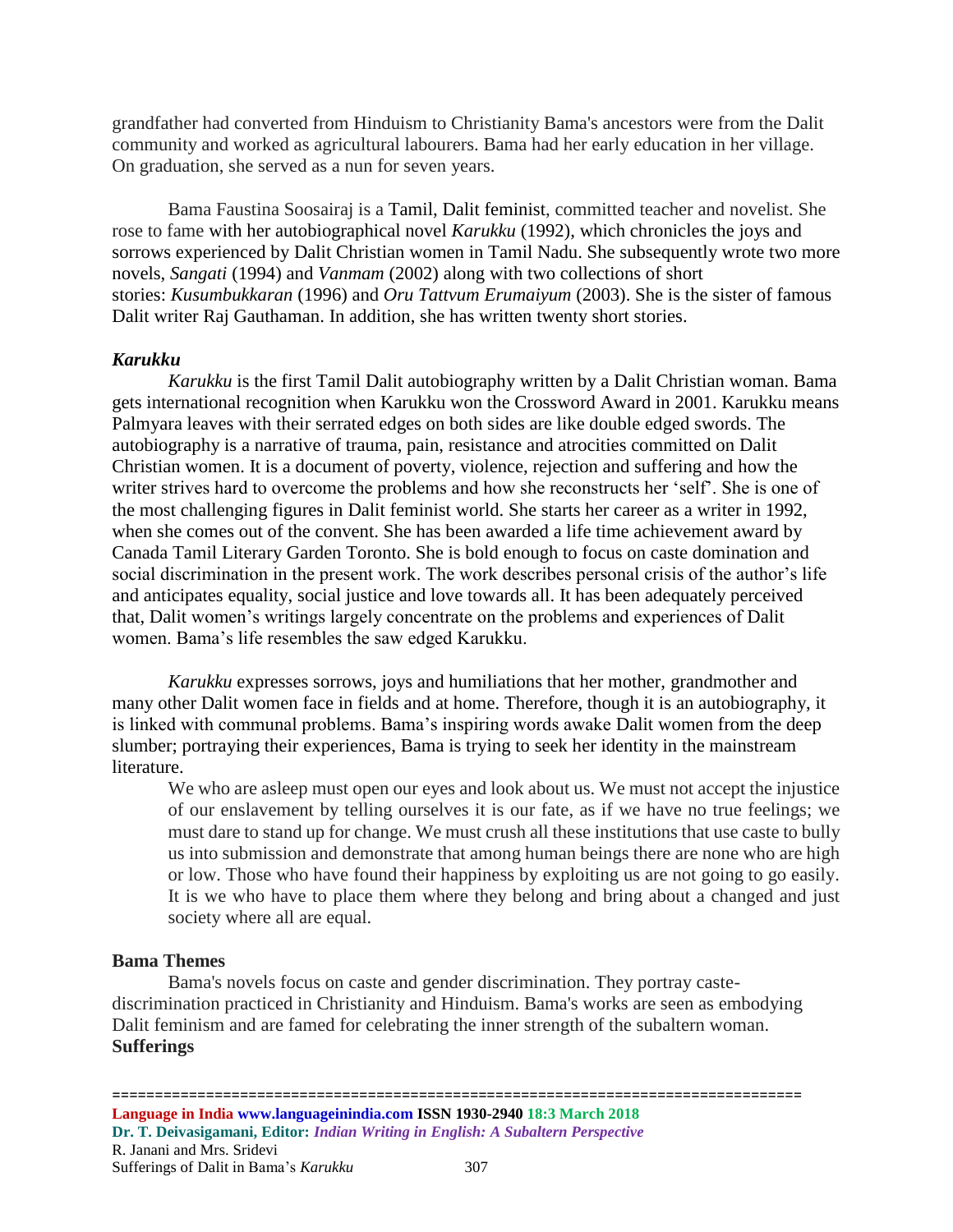The author shares her experiences as a Paraya girl as a school teacher and as a nun. She looks back her life from a moment of personal crisis as she leaves the religious order to which she has belonged for seven years. She reminiscences her childhood days in her village and reflects on them in her autobiography poignantly. The grip of caste is so overpowering in India that even the conversion to another religion cannot annihilate it. The Christian converted Parayas are treated as untouchables even by Christian communities. Bama's family had been converted to Christianity in her grandmother's time. The writer focuses mainly on casteism within the Roman Catholic Church.

The writer argues for the wage disparity among men and women. Her feministic voice is obvious in the following words:

> I saw our people working so hard night and day, I often used to wonder from where they got their strength, but of course, they never received a payment that was appropriate to their labour, men received one wage, women another. They always paid men more. I could never understand why. (47).

Women retain strength and pleasure even after worst hardships and various crisis in their lives. Even the writer's mother is not an exception in this regard. She brings up all the children in the absence of her husband who is in the army and away from home for months together. She is a combination of strength and vigour and tenacity. The writer articulates Dalit women's oppression by Police, Panchayat, upper castes, at the Church and further by Dalit men at home. The writer throws light on the patriarchal male centric society and the violent oppression of Dalits, particularly the oppression of Dalit Christians.

According to Bama, though Christianity does not recognize caste divisions, Churches in India are not different in respect of casteism. Dalits are not allowed to join in the choir, are forced to sit separately and are not allowed to bury their dead bodies in Churchyard. Converted Dalits are disillusioned by seeing such rampant casteism in Church. Moreover, they are deprived of all the benefits by the Government as they are Christians. She walks out of the convent after seven years when she finds out discriminatory conduct by Christians. She urges Dalits to get education and to understand the spirit of Christianity and the message of Lord Jesus. But when she comes out of the convent, as she suffered discrimination, she feels economic insecurity. Bama writes this autobiography after leaving the convent, and those days are considered a period of crisis by the author herself. She faced many problems when she came out of the convent. Then she wrote *Karukku*. Bama feels very sad when she finds that even Dalit children are constantly oppressed and humiliated by nuns. They are put to degrading jobs like sweeping, cleaning, washing and even cleaning the lavatories. Parayas are humiliated, irrespective of their age. Her brother always told her that education is the only way to attain equality. His words always inspired her and helped her to study hard. Throughout her life she is reminded of her caste and that makes her so sad. When Bama observes the Naikar woman pouring water from a height of four feet which her own grandmother drinks with cupped hands holding close to her mouth, she gets upset and becomes terribly furious. Each day is new to the writer as it brings something new in her life. She has experienced brutality of the high castes. By seeing the ugly face of the society, she gets enraged.